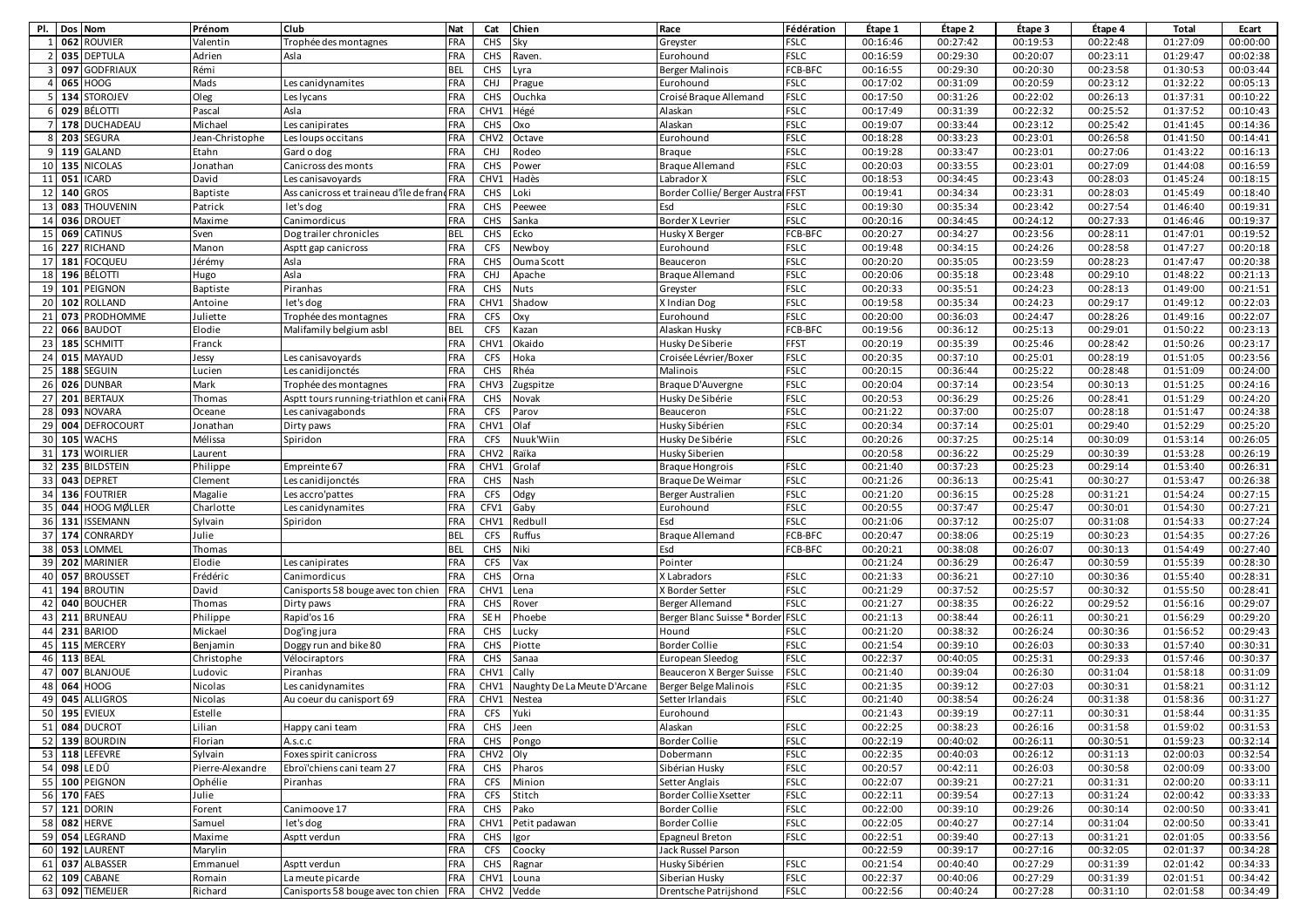| PI. 1 | Dos Nom     |                         | Prénom         | Club                               | Nat        | Cat              | Chien                             | Race                     | Fédération  | Étape 1  | Étape 2  | Étape 3  | Étape 4  | Total    | Ecart    |
|-------|-------------|-------------------------|----------------|------------------------------------|------------|------------------|-----------------------------------|--------------------------|-------------|----------|----------|----------|----------|----------|----------|
| 64    | 146         | CAILLOT                 | Flavien        | Les canidijonctés                  | FRA        | CHS              | Lexy                              | Malinois                 | <b>FSLC</b> | 00:24:12 | 00:40:55 | 00:26:43 | 00:30:20 | 02:02:10 | 00:35:01 |
| 65    | 129         | <b>WACHS</b>            | Dominique      | Spiridon                           | FRA        | CFV3             | Nijit                             | S.Husky                  | <b>FSLC</b> | 00:22:38 | 00:39:54 | 00:27:41 | 00:32:17 | 02:02:30 | 00:35:21 |
| 66    | 079         | SOCHON                  | Sébastien      | A'croc dog 14 canicross            | <b>FRA</b> | CHV <sub>2</sub> | Olpie                             | <b>Berger Breuillois</b> | <b>FSLC</b> | 00:22:50 | 00:40:49 | 00:27:46 | 00:31:06 | 02:02:31 | 00:35:22 |
| 67    | 218         | PERRIN                  | Hervé          | Acavm                              | FRA        | CHV3             | Kili                              | croisé beauceron         | <b>FFST</b> | 00:22:29 | 00:40:14 | 00:27:56 | 00:32:58 | 02:03:37 | 00:36:28 |
|       | 68 071      | <b>ALLIANCE</b>         | Caroline       |                                    | <b>BEL</b> | <b>CFS</b>       | Némo                              | Dalmatien                | FCB-BFC     | 00:22:48 | 00:40:39 | 00:28:15 | 00:32:01 | 02:03:43 | 00:36:34 |
| 69    | 076         | <b>DUBBELD</b>          | Sophie         | Les canipirates                    | FRA        | <b>CFS</b>       | Oragorn De L'Odyssée D'Hera       | Berger Belge Malinois    | <b>FSLC</b> | 00:22:48 | 00:40:39 | 00:28:15 | 00:32:55 | 02:04:37 | 00:37:28 |
|       | 70 233      | <b>SCHAFER</b>          | Florian        | Dog'ing jura                       | FRA        | CHV1             | Fast                              | Alaskan                  | <b>FSLC</b> | 00:21:22 | 00:41:56 | 00:28:17 | 00:33:03 | 02:04:38 | 00:37:29 |
|       | 71 175      | CANIN                   | Hélène         |                                    | FRA        | CFV1             | Katmai                            | Alaskan                  |             | 00:22:53 | 00:40:37 | 00:27:46 | 00:33:22 | 02:04:38 | 00:37:29 |
|       |             | 72 068 NOREILS          | Jeremy         | let's dog                          | FRA        | <b>CHS</b>       | Looping                           | Border Collie            | <b>FSLC</b> | 00:23:18 | 00:41:17 | 00:27:28 | 00:32:39 | 02:04:42 | 00:37:33 |
|       | 73 177 RIFF |                         | Elisabeth      | Spiridon                           | FRA        | CFV <sub>2</sub> | Eagle                             | Siberian Husky           | <b>FSLC</b> | 00:23:04 | 00:41:16 | 00:27:47 | 00:33:07 | 02:05:14 | 00:38:05 |
|       |             | 74 145 GUILLASO         | Pierrick       |                                    | FRA        | <b>CHS</b>       | Rebelle De La Vallée De L'Or Bleu | Husky De Sibérie         |             | 00:23:42 | 00:40:53 | 00:28:42 | 00:32:47 | 02:06:04 | 00:38:55 |
| 75    | 144         | <b>FOLLAIN</b>          | Emilie         |                                    | FRA        | <b>CFS</b>       | Pixelle                           | <b>Berger Australien</b> |             | 00:23:53 | 00:41:04 | 00:28:44 | 00:33:04 | 02:06:45 | 00:39:36 |
|       | 76 085      | <b>SCHMIT</b>           | Romain         | let's dog                          | FRA        | CHS              | Rocky                             | Croisé Border            | <b>FSLC</b> | 00:22:53 | 00:40:40 | 00:27:57 | 00:35:29 | 02:06:59 | 00:39:50 |
| 77    | 027         | <b>FALLOT</b>           | Pauline        | Canicross70                        | FRA        | CFS              | P'Nala                            | Siberian Husky           | <b>FSLC</b> | 00:23:37 | 00:40:41 | 00:28:33 | 00:34:22 | 02:07:13 | 00:40:04 |
| 78    | 038         | <b>DENIS</b>            | Jean-Noël      | Les canivagabonds                  | FRA        | CHV3             | Mowgli                            | Husky De Sibérie         | <b>FSLC</b> | 00:23:16 | 00:41:53 | 00:28:13 | 00:33:55 | 02:07:17 | 00:40:08 |
| 79    | 186         | PREVOTEAU               | Pierre         | Les canidijonctés                  | FRA        | CHS              | Raise                             | Malinois                 | <b>FSLC</b> | 00:23:27 | 00:41:24 | 00:29:10 | 00:33:19 | 02:07:20 | 00:40:11 |
| 80    | 050         | <b>DEKENS</b>           | Celine         | Afond'chien                        | FRA        | <b>CFS</b>       | Oska                              | Alaskan                  | <b>FSLC</b> | 00:22:07 | 00:42:26 | 00:28:41 | 00:35:07 | 02:08:21 | 00:41:12 |
| 81    | 020         | <b>DEHAIS</b>           | Cathy          | Les canidynamites                  | FRA        | <b>CFS</b>       | Romy De La Cité Du Bois Des Ori   | <b>Braque Allemand</b>   | <b>FSLC</b> | 00:22:25 | 00:41:46 | 00:29:28 | 00:34:50 | 02:08:29 | 00:41:20 |
| 82    | 157         | LABOURIER               | Jules          | Acavm                              | FRA        | <b>CHJ</b>       | Pink                              | Husky                    | FFST        | 00:22:39 | 00:43:38 | 00:28:01 | 00:34:14 | 02:08:32 | 00:41:23 |
| 83    | 006         | <b>BOULET</b>           | Fabrice        | Association canisportive de la lys | <b>FRA</b> | CHV <sub>2</sub> | Perle                             | Esd                      | <b>FSLC</b> | 00:22:50 | 00:42:07 | 00:28:49 | 00:34:47 | 02:08:33 | 00:41:24 |
| 84    | 214         | <b>BLONDET</b>          | Coline         | Canipat'87                         | FRA        | <b>CFS</b>       | Paao                              | X Berger                 | <b>FSLC</b> | 00:24:13 | 00:41:52 | 00:28:48 | 00:33:56 | 02:08:49 | 00:41:40 |
| 85    | 155         | <b>LABOURIER</b>        | Isabelle       | Acavm                              | FRA        | CFV1             | Perle                             | Husky                    | FFST        | 00:23:38 | 00:43:37 | 00:28:28 | 00:33:47 | 02:09:30 | 00:42:21 |
| 86    | 047         | SOUTY                   | Guillaume      | Les canisavoyards                  | FRA        | CHS              | Reïka                             | Berger Belge Malinois    | <b>FSLC</b> | 00:23:51 | 00:42:40 | 00:29:08 | 00:34:12 | 02:09:51 | 00:42:42 |
|       |             | 87 117 BILDSTEIN        | Elsa           | Empreinte 67                       | FRA        | <b>CFJ</b>       | Luna De La Namasa Team            | <b>Braque Allemand</b>   | <b>FSLC</b> | 00:23:22 | 00:43:37 | 00:28:50 | 00:34:19 | 02:10:08 | 00:42:59 |
| 88    | 182         | LORGNIER                | Thibaut        | Canisportifs d'la yaute            | FRA        | CHS              | Rimsky                            | Braque De Weimar         | <b>FSLC</b> | 00:24:51 | 00:42:17 | 00:30:10 | 00:35:18 | 02:12:36 | 00:45:27 |
|       |             | 89 168 SOCQUET          | Pierre-Olivier | Les givrés du mont-blanc           | <b>FRA</b> | CHS              | Rooibos                           | Husky X Groenlandais     | <b>FFST</b> | 00:24:05 | 00:43:21 | 00:30:11 | 00:35:18 | 02:12:55 | 00:45:46 |
| 90    | 232         | <b>BRUNET-TROISGROS</b> | Séverine       | Dog'ing jura                       | FRA        | CFV <sub>2</sub> | Guimli                            | Beauceron/Border Collie  | <b>FSLC</b> | 00:23:55 | 00:44:00 | 00:30:27 | 00:34:41 | 02:13:03 | 00:45:54 |
| 91    | 041 GEE     |                         | Pauline        | Pattes patrouille                  | <b>FRA</b> | CFS              | Raska                             | Malinois                 | <b>FSLC</b> | 00:23:56 | 00:44:34 | 00:29:08 | 00:35:52 | 02:13:30 | 00:46:21 |
| 92    | 012         | <b>DUTHILLEUL</b>       | Philippe       | Canikazes 86                       | FRA        | CHV3             | O'Hara                            | Setter Anglais           | <b>FSLC</b> | 00:24:41 | 00:44:33 | 00:29:55 | 00:35:53 | 02:15:02 | 00:47:53 |
| 93    |             | 008 BOUREZ              | Jérémy         | Canipat'87                         | FRA        | CHS              | Phénix                            | X Berger                 | <b>FSLC</b> | 00:24:05 | 00:46:12 | 00:29:25 | 00:35:24 | 02:15:06 | 00:47:57 |
| 94    | 172         | <b>GIUDICELLI</b>       | Pascale        | Digue dingues dog                  | FRA        | CFV1             | Nyak                              | Husky                    | <b>FFST</b> | 00:24:43 | 00:44:04 | 00:29:55 | 00:36:28 | 02:15:10 | 00:48:01 |
| 95    | 013         | <b>BOUSSIERE</b>        | Guylain        | Les canisavoyards                  | FRA        | CHV1             | Malyboo                           | Berger Australien        | <b>FSLC</b> | 00:25:14 | 00:44:25 | 00:30:48 | 00:35:25 | 02:15:52 | 00:48:43 |
| 96    | 028         | <b>HAMARD</b>           | Cécile         | Asptt verdun                       | FRA        | CFV1             | Orval                             | Croisee                  | <b>FSLC</b> | 00:24:53 | 00:44:17 | 00:30:58 | 00:35:50 | 02:15:58 | 00:48:49 |
|       |             | 97 148 ROUSSET          | Morgane        |                                    | FRA        | <b>CFS</b>       | Ziggy                             | Husky De Sibérie         | <b>FSLC</b> | 00:25:45 | 00:45:08 | 00:30:23 | 00:34:46 | 02:16:02 | 00:48:53 |
| 98    | 167         | <b>GEFFARD</b>          | Romain         | Les accro'pattes                   | FRA        | CHS              | Misco                             | Berger Australien        | <b>FSLC</b> | 00:25:22 | 00:46:41 | 00:29:20 | 00:35:53 | 02:17:16 | 00:50:07 |
| 99    | 137         | <b>MERCIER</b>          | Dominique      | Canipat'addict                     | <b>BEL</b> | CHV <sub>2</sub> | Tekila                            | Beauceron                | FCB-BFC     | 00:24:20 | 00:47:03 | 00:30:08 | 00:35:58 | 02:17:29 | 00:50:20 |
| 100   | 039         | <b>MERIAUX</b>          | Adélaïde       | Canicross club caudry              | <b>FRA</b> | <b>CFS</b>       | Nango                             | Berger Australien        | <b>FSLC</b> | 00:25:10 | 00:46:50 | 00:29:42 | 00:35:53 | 02:17:35 | 00:50:26 |
| 101   | 072         | <b>SCHMITZ</b>          | Annika         | Scv hessenhounds                   | DEU        | <b>CFS</b>       | Link                              | European Sleddog         | VDSV        | 00:25:12 | 00:46:50 | 00:31:15 | 00:34:37 | 02:17:54 | 00:50:45 |
| 102   | 215         | THEVENON                | Roland         | Empreinte 67                       | FRA        | CHS              | Petra                             | Esd                      | <b>FSLC</b> | 00:24:40 | 00:46:27 | 00:30:12 | 00:36:39 | 02:17:58 | 00:50:49 |
| 103   | 191         | <b>GEHIN</b>            | David          |                                    | FRA        | CHV <sub>2</sub> | Rosko                             | X Berger Malinois        |             | 00:24:49 | 00:44:30 | 00:29:53 | 00:38:55 | 02:18:07 | 00:50:58 |
| 104   |             | 133 DESCHAMPS           | Diane          | Les canisavoyards                  | FRA        | CFS              | Max                               | <b>Epagneul Breton</b>   | <b>FSLC</b> | 00:25:14 | 00:45:23 | 00:30:26 | 00:37:11 | 02:18:14 | 00:51:05 |
| 105   |             | 149 OLIVIER             | Marie-Anne     |                                    | FRA        | <b>CFS</b>       | Joy                               | Husky                    |             | 00:25:12 | 00:44:32 | 00:32:05 | 00:37:09 | 02:18:58 | 00:51:49 |
| 106   |             | 200 MAIRE               | Anais          | Crac                               | FRA        | <b>CFS</b>       | Pink                              | Siberiàn Husky           | <b>FFST</b> | 00:25:54 | 00:45:58 | 00:31:00 | 00:36:16 | 02:19:08 | 00:51:59 |
| 107   | 075         | <b>SACHS</b>            | Guenael        | Happy cani team                    | FRA        | CHS              | Mac                               | Sleddog                  | <b>FSLC</b> | 00:24:55 | 00:45:52 | 00:31:15 | 00:37:28 | 02:19:30 | 00:52:21 |
| 108   | 141         | <b>JACOT</b>            | Yohann         |                                    | FRA        | CHS              | Pasco                             | Berger Allemand          |             | 00:26:13 | 00:47:05 | 00:30:56 | 00:36:07 | 02:20:21 | 00:53:12 |
| 109   | 154         | <b>DOLIMONT</b>         | Constance      | Rapid'os 16                        | FRA        | CFS              | Pilou                             | X Épagneul Breton        | <b>FSLC</b> | 00:26:18 | 00:46:18 | 00:31:34 | 00:36:50 | 02:21:00 | 00:53:51 |
| 110   | 096         | LEGRAND                 | Chloé          | Canicross club caudry              | FRA        | <b>CFS</b>       | Jack                              |                          | <b>FSLC</b> | 00:27:00 | 00:47:44 | 00:30:18 | 00:36:18 | 02:21:20 | 00:54:11 |
| 111   | 067         | <b>DANGER</b>           | Noemie         | Les canipirates                    | <b>FRA</b> | CFS              | Odin                              | Berger Belge Malinois    | <b>FSLC</b> | 00:26:05 | 00:47:07 | 00:30:59 | 00:37:16 | 02:21:27 | 00:54:18 |
| 112   | 106         | <b>SECHERET</b>         | Christophe     | Canipat'87                         | FRA        | CHV1             | Pacha                             | Golden Retriever         | <b>FSLC</b> | 00:26:32 | 00:46:35 | 00:31:51 | 00:36:36 | 02:21:34 | 00:54:25 |
| 113   |             | 127 DALLA COSTA         | Marie          | Les canisavoyards                  | <b>FRA</b> | CFJ              | Malik                             | X Malinois               | <b>FSLC</b> | 00:25:40 | 00:48:41 | 00:30:30 | 00:36:53 | 02:21:44 | 00:54:35 |
|       |             | 114 023 FILLETTE        | Christine      | Association canisportive de la lys | <b>FRA</b> |                  | CFV2 Reglisse                     | Esd                      | <b>FSLC</b> | 00:24:24 | 00:47:11 | 00:31:35 | 00:38:46 | 02:21:56 | 00:54:47 |
|       |             | 115 156 LABOURIER       | Manon          | Acavm                              | <b>FRA</b> | <b>CFS</b>       | Neige                             | Husky                    | <b>FFST</b> | 00:26:21 | 00:48:28 | 00:31:26 | 00:35:48 | 02:22:03 | 00:54:54 |
|       |             | 116 025 FORTEL          | Patricia       | Asptt verdun                       | <b>FRA</b> | CFS              | Iona                              | X Epagneul               | <b>FSLC</b> | 00:26:03 | 00:45:46 | 00:31:53 | 00:38:30 | 02:22:12 | 00:55:03 |
|       |             | 117 204 IDZIAK          | Lucie          | Canicross club caudry              | <b>FRA</b> | CFS              | Phalco                            | <b>Braque Allemand</b>   | <b>FSLC</b> | 00:26:35 | 00:47:33 | 00:32:04 | 00:36:31 | 02:22:43 | 00:55:34 |
|       |             | 118 024 PORTAL          | Justine        | Les lycans                         | <b>FRA</b> | <b>CFS</b>       | Naïs                              | X Braque                 | <b>FSLC</b> | 00:25:50 | 00:46:31 | 00:33:39 | 00:38:06 | 02:24:06 | 00:56:57 |
|       |             | 119 210 ARCIGNI         | Olivia         | let's dog                          | FRA        | CFV1             | Simba                             | Husky De Sibérie         | <b>FSLC</b> | 00:27:39 | 00:46:48 | 00:33:24 | 00:38:29 | 02:26:20 | 00:59:11 |
|       |             | 120 021 TEULÉ           | Chloé          | Les lycans                         | FRA        | <b>CFS</b>       | Peeta                             | <b>Braque Allemand</b>   | FSLC        | 00:24:41 | 00:44:56 | 00:30:36 | 00:47:27 | 02:27:40 | 01:00:31 |
|       |             | 121 055 SEGUIN          | Vanessa        | Les canidijonctés                  | <b>FRA</b> | CFV1             | Figo                              | Pointer                  | <b>FSLC</b> | 00:27:36 | 00:48:51 | 00:33:03 | 00:38:13 | 02:27:43 | 01:00:34 |
|       |             | 122 034 POITEVIN        | Audrey         | Happy cani team                    | FRA        | <b>CFS</b>       | Juice                             | Braque Du Bourbonnais    | <b>FSLC</b> | 00:26:21 | 00:48:36 | 00:33:26 | 00:40:05 | 02:28:28 | 01:01:19 |
|       |             | 123 199 BLANCHET        | Marion         | Amberieu marathon                  | <b>FRA</b> | <b>CFS</b>       | Patxaran                          |                          | <b>FSLC</b> | 00:30:15 | 00:46:42 | 00:34:07 | 00:37:28 | 02:28:32 | 01:01:23 |
|       |             | 124 153 LALANDE         | Clara          |                                    | FRA        | <b>CFS</b>       | Juno                              | Husky Sibérienne         |             | 00:26:10 | 00:48:10 | 00:34:04 | 00:40:18 | 02:28:42 | 01:01:33 |
|       |             | 125 061 PAYET           | Nino           | Asptt verdun                       | FRA        | <b>CHJ</b>       | Laika                             |                          | <b>FSLC</b> | 00:28:37 | 00:47:14 | 00:33:46 | 00:39:06 | 02:28:43 | 01:01:34 |
|       |             | 126 164 LEGLER          | Camille        | Canisportifs d'la yaute            | FRA        | <b>CFS</b>       | Camber                            | Husky X Border Collie    | <b>FSLC</b> | 00:27:04 | 00:49:24 | 00:33:42 | 00:39:04 | 02:29:14 | 01:02:05 |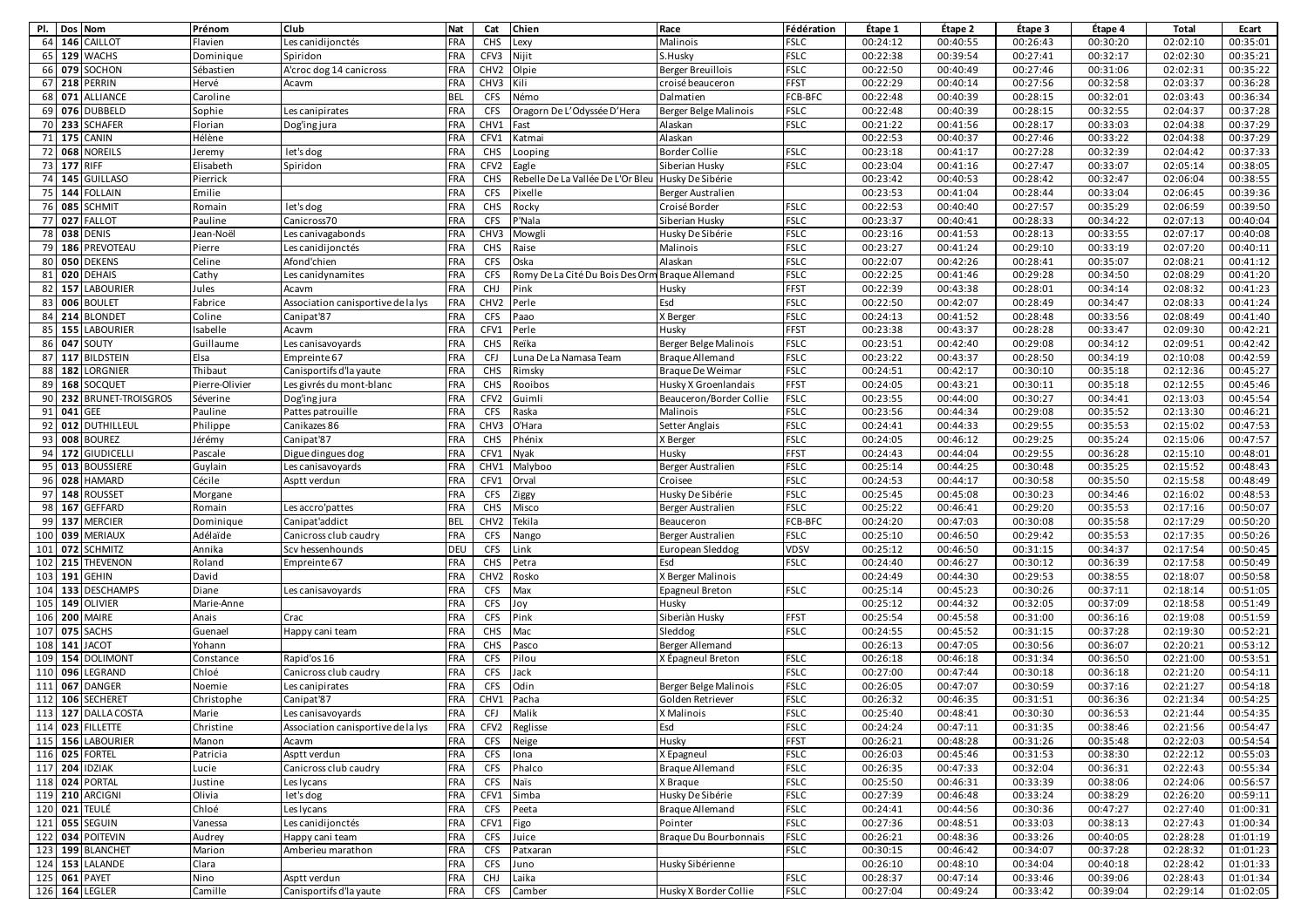| PI. |         | Dos Nom             | Prénom         | <b>Club</b>                            | <b>Nat</b> | Cat              | Chien                            | Race                           | Fédération  | Étape 1  | Étape 2  | Étape 3  | Étape 4  | Total    | Ecart    |
|-----|---------|---------------------|----------------|----------------------------------------|------------|------------------|----------------------------------|--------------------------------|-------------|----------|----------|----------|----------|----------|----------|
| 127 |         | 189 MOSTER          | Yvonne         | Rssv                                   | DEU        | CFV1             | Line                             |                                | VDSV        | 00:26:28 | 00:49:27 | 00:33:36 | 00:39:54 | 02:29:25 | 01:02:16 |
| 128 | 005     | <b>BEREND</b>       | Alexanne       | let's dog                              | FRA        | <b>CFS</b>       | Marvel                           | Berger Blanc Suisse            | <b>FSLC</b> | 00:27:55 | 00:49:44 | 00:33:14 | 00:38:41 | 02:29:34 | 01:02:25 |
|     | 129 042 | CHEVALIER           | Martial        | Association canisportive de la lys     | FRA        | CHS              | Sölna                            | Malamute D'Alaska              | <b>FSLC</b> | 00:27:27 | 00:48:24 | 00:35:18 | 00:39:05 | 02:30:14 | 01:03:05 |
|     | 130 032 | <b>DETOSSE</b>      | Camille        | Canipat'87                             | FRA        | <b>CFS</b>       | Hysko                            | Husky Sibérien                 | <b>FSLC</b> | 00:27:13 | 00:50:30 | 00:33:37 | 00:39:05 | 02:30:25 | 01:03:16 |
|     |         | 131 125 DALLA COSTA | Virginie       | Les canisavoyards                      | FRA        | CFV1             | Pacco                            | X Golden Retriever             | <b>FSLC</b> | 00:26:54 | 00:49:14 | 00:33:59 | 00:40:25 | 02:30:32 | 01:03:23 |
| 132 | 152     | <b>TORRECCHIA</b>   | Audrey         | let's dog                              | FRA        | <b>CFS</b>       | P'Kali                           | Berger Australien              | <b>FSLC</b> | 00:28:45 | 00:49:49 | 00:33:28 | 00:39:25 | 02:31:27 | 01:04:18 |
| 133 | 078     | <b>IMBERT</b>       | Sandrine       | Les canidynamites                      | FRA        | CFV <sub>2</sub> | Rudy De La Namasa Team           | <b>Braque Allemand</b>         | <b>FSLC</b> | 00:26:12 | 00:49:23 | 00:33:40 | 00:43:00 | 02:32:15 | 01:05:06 |
| 134 |         | 206 YAYGIR          | Doran          | Piranhas                               | FRA        | CHS              | Nala                             | Berger Australien              |             | 00:27:23 | 00:50:24 | 00:34:20 | 00:40:35 | 02:32:42 | 01:05:33 |
|     | 135 074 | <b>MARECHAL</b>     | Pauline        | Dog trailer chronicles                 | <b>BEL</b> | <b>CFS</b>       | <b>Brahms</b>                    | <b>Border Collie</b>           | FCB-BFC     | 00:26:46 | 00:50:06 | 00:32:59 | 00:43:34 | 02:33:25 | 01:06:16 |
| 136 | 205     | LANGLOIS            | Hélène         | Piranhas                               | FRA        | <b>CFS</b>       | Pèche                            | <b>Border Collie</b>           | <b>FSLC</b> | 00:27:32 | 00:51:27 | 00:33:43 | 00:41:32 | 02:34:14 | 01:07:05 |
| 137 |         | 120 BASECQ          | Bettina        | Les canipirates                        | FRA        | <b>CFS</b>       | Phoenix                          | Bouvier De L'Entlebuch         | <b>FSLC</b> | 00:28:13 | 00:51:33 | 00:33:49 | 00:41:05 | 02:34:40 | 01:07:31 |
| 138 | 122     | GUILLOSSOU          | Laura          | Les canipirates                        | <b>FRA</b> | <b>CFS</b>       | Okapi Des Mannes Fleuries        | <b>Brague Allemand</b>         | <b>FSLC</b> | 00:29:00 | 00:51:07 | 00:34:50 | 00:39:50 | 02:34:47 | 01:07:38 |
| 139 |         | 116 BILDSTEIN       | Audrey         | Empreinte 67                           | FRA        | CFV1             | Merida                           | <b>Braque Allemand</b>         | <b>FSLC</b> | 00:27:11 | 00:50:39 | 00:35:27 | 00:42:30 | 02:35:47 | 01:08:38 |
| 140 | 094     | <b>MANDON</b>       | Alexandra      | Canipat'87                             | FRA        | CFV1             | Olie                             | Brague X Épagneul              | <b>FSLC</b> | 00:29:03 | 00:51:14 | 00:34:27 | 00:41:15 | 02:35:59 | 01:08:50 |
|     |         | 141 018 DO COUTO    | Cécile         | let's dog                              | FRA        | <b>CFS</b>       | Olga                             | Bdw                            | <b>FSLC</b> | 00:28:21 | 00:50:26 | 00:36:48 | 00:41:32 | 02:37:07 | 01:09:58 |
| 142 | 112     | <b>MERCIER</b>      | Martine        | Spiridon                               | FRA        | CFV3             | Oxy                              | Setter Anglais                 | <b>FSLC</b> | 00:29:46 | 00:49:16 | 00:35:24 | 00:43:04 | 02:37:30 | 01:10:21 |
| 143 | 142     | <b>RODDES</b>       | Marion         |                                        | FRA        | <b>CFS</b>       | Tuuli                            | Husky D'Alaska                 |             | 00:26:56 | 00:53:33 | 00:35:23 | 00:41:52 | 02:37:44 | 01:10:35 |
| 144 | 162     | <b>BRETAUD</b>      | Michel         | Les canisportifs survoltés             | <b>FRA</b> | CHV <sub>2</sub> | Oréo                             | Labrador                       |             | 00:29:11 | 00:50:42 | 00:35:20 | 00:42:36 | 02:37:49 | 01:10:40 |
| 145 | 213     | ADAMS               | Sabine         | Nordic dog's & friends                 | <b>BEL</b> | CFV2             | Naya                             | Croisé                         | FCB-BFC     | 00:28:14 | 00:52:37 | 00:35:51 | 00:41:56 | 02:38:38 | 01:11:29 |
|     |         | 146 107 GLAD        | Émilie         | Vélociraptors                          | FRA        | CFS              | Ruby                             | <b>Braque Allemand</b>         | <b>FSLC</b> | 00:27:23 | 00:53:10 | 00:35:51 | 00:42:37 | 02:39:01 | 01:11:52 |
| 147 | 030     | <b>MANDON</b>       | Julien         | Canipat'87                             | FRA        | CHV1             | Truffe                           | <b>Braque Allemand</b>         | <b>FSLC</b> | 00:28:56 | 00:53:02 | 00:35:34 | 00:42:13 | 02:39:45 | 01:12:36 |
| 148 | 017     | LEURQUIN            | Frederic       | Nordic dog's & friends                 | <b>BEL</b> | CHV1             | Pimkie                           | Husky Siberian                 | FCB-BFC     | 00:29:13 | 00:52:37 | 00:37:29 | 00:41:08 | 02:40:27 | 01:13:18 |
|     | 149 143 | <b>DUEZ</b>         | Clémence       | Asla                                   | FRA        | <b>CFS</b>       | Naïka                            | Drahthaar                      | <b>FSLC</b> | 00:32:34 | 00:49:14 | 00:34:41 | 00:44:20 | 02:40:49 | 01:13:40 |
|     | 150 056 | COUSIN              | Séverine       | Afond'chien                            | FRA        | CFV2             | Sky                              | Greyster                       | <b>FSLC</b> | 00:29:30 | 00:53:35 | 00:35:40 | 00:42:32 | 02:41:17 | 01:14:08 |
| 151 | 147     | <b>FRAYSSE</b>      | Marie          | Les crocs côtiers                      | FRA        | CFV1             | Rita                             | <b>Bull Terrier Miniature</b>  | <b>FSLC</b> | 00:29:13 | 00:54:12 | 00:35:28 | 00:42:32 | 02:41:25 | 01:14:16 |
| 152 | 001     | <b>THAON</b>        | Héloïse        | Canipat'87                             | FRA        | <b>CFS</b>       | Mila                             | X Labrador                     | <b>FSLC</b> | 00:30:49 | 00:51:53 | 00:36:18 | 00:42:42 | 02:41:42 | 01:14:33 |
| 153 | 165     | BLAINVILLE          | Alice          | Les accro'pattes                       | FRA        | CFS              | Rimac                            | Berger Australien              | <b>FSLC</b> | 00:29:15 | 00:53:50 | 00:35:14 | 00:44:23 | 02:42:42 | 01:15:33 |
| 154 |         | 123 DELEPLANCQUE    | Virginie       | Les canisavoyards                      | FRA        | CFV1             | Noor                             | Berger Belge Tervueren         | <b>FSLC</b> | 00:29:32 | 00:53:22 | 00:36:04 | 00:44:17 | 02:43:15 | 01:16:06 |
| 155 |         | 179 DELEPLANCQUE    | Aurore         | Les canisavoyards                      | <b>FRA</b> | CFV1             | Izabo                            | Berger Belge Tervueren         | <b>FSLC</b> | 00:30:04 | 00:53:33 | 00:36:04 | 00:43:49 | 02:43:30 | 01:16:21 |
|     | 156 180 | <b>GINET</b>        | Franck         |                                        | FRA        | CHV1             | Aïko                             | Husky                          |             | 00:29:34 | 00:54:45 | 00:37:54 | 00:43:29 | 02:45:42 | 01:18:33 |
| 157 |         | 063 FRAXE           | Adele          | Asptt verdun                           | FRA        | CFV1             | Nano                             | Berger Belge Tervueren         | <b>FSLC</b> | 00:28:16 | 00:52:55 | 00:38:20 | 00:47:52 | 02:47:23 | 01:20:14 |
|     |         | 158 193 LUBOWSKY    | Delphine       | Canisports 58 bouge avec ton chien FRA |            | <b>CFS</b>       | Pirat                            | X Pointer                      | <b>FSLC</b> | 00:31:09 | 00:55:36 | 00:37:07 | 00:43:35 | 02:47:27 | 01:20:18 |
| 159 |         | 158 FORESTIER       | Mylène         | Trophée des montagnes                  | FRA        | CFV3             | Nebbia                           | <b>Bbs Croise Husky</b>        | <b>FSLC</b> | 00:30:25 | 00:55:53 | 00:37:17 | 00:44:01 | 02:47:36 | 01:20:27 |
|     |         | 160 138 TRAVICHON   | Segolene       | Les crocs côtiers                      | FRA        | CFV1             | Lubka                            | Esd                            | <b>FSLC</b> | 00:31:35 | 00:56:03 | 00:36:46 | 00:44:41 | 02:49:05 | 01:21:56 |
|     |         | 161 190 LONG        | Stéphane       | Canisportifs d'la yaute                | FRA        | CHV1             | Aïden                            | Berger Australien / Husky      | <b>FSLC</b> | 00:26:45 | 00:46:49 | 00:38:35 | 00:57:04 | 02:49:13 | 01:22:04 |
| 162 | 022     | <b>BILLION</b>      | Sophie         | Les canidynamites                      | FRA        | CFV1             | Jywelle Des Bergers Du Franc Reg | Beauceron                      | <b>FSLC</b> | 00:30:06 | 00:55:51 | 00:38:55 | 00:44:51 | 02:49:43 | 01:22:34 |
| 163 | 033     | VANDERVEKEN         | Eugénie        | Six legs running                       | <b>BEL</b> | <b>CFS</b>       | Zora                             |                                | FCB-BFC     | 00:34:04 | 00:56:27 | 00:38:07 | 00:42:22 | 02:51:00 | 01:23:51 |
| 164 | 059     | <b>DHENIN</b>       | Margot         | Pattes patrouille                      | FRA        | <b>CFS</b>       | Raya                             | Braque De Weimar               | <b>FSLC</b> | 00:28:41 | 00:58:07 | 00:39:03 | 00:45:54 | 02:51:45 | 01:24:36 |
| 165 | 086     | <b>FANNY</b>        | Van Den Broeck |                                        | <b>BEL</b> | <b>CFS</b>       | Memphis                          | <b>Braque Allemand</b>         | <b>FBMC</b> | 00:32:00 | 00:56:03 | 00:39:09 | 00:44:42 | 02:51:54 | 01:24:45 |
| 166 |         | 046 TOUSSAINT       | Annick         | Pattes patrouille                      | FRA        | CFV2             | Laska                            | Husky                          | <b>FSLC</b> | 00:29:29 | 00:58:36 | 00:38:40 | 00:47:53 | 02:54:38 | 01:27:29 |
| 167 |         | 080 BELLIER         | Delphine       | A'croc dog 14 canicross                | <b>FRA</b> | CFV1             | Ouba                             | St Bernard Croisé Border       | <b>FSLC</b> | 00:29:31 | 01:02:39 | 00:38:44 | 00:44:56 | 02:55:50 | 01:28:41 |
| 168 |         | 108 DEBIERRE        | Christelle     | Canicross70                            | FRA        | CFV <sub>2</sub> | Lola                             | Border Collie                  | <b>FSLC</b> | 00:31:45 | 00:58:53 | 00:39:43 | 00:46:17 | 02:56:38 | 01:29:29 |
| 169 | 016     | COLOMBEL            | Célia          | Pattes patrouille                      | FRA        | <b>CFS</b>       | Modjo                            | Berger Australien              | <b>FSLC</b> | 00:32:29 | 00:58:42 | 00:38:17 | 00:47:28 | 02:56:56 | 01:29:47 |
| 170 | 111     | <b>HERMET</b>       | Hélène         | Foxes spirit canicross                 | FRA        | CFV2             | <b>Magic Black</b>               | Berger De Beauce               | <b>FSLC</b> | 00:31:51 | 00:57:37 | 00:39:20 | 00:48:44 | 02:57:32 | 01:30:23 |
| 171 | 099     | <b>MORISSE</b>      | Stéphanie      | Piranhas                               | FRA        | CFV <sub>2</sub> | Loka                             | <b>Border Collie</b>           | <b>FSLC</b> | 00:32:06 | 00:59:41 | 00:40:04 | 00:46:00 | 02:57:51 | 01:30:42 |
| 172 | 009     | LUTRINGER           | Dominique      | Spiridon                               | <b>FRA</b> | CFV <sub>2</sub> | Moka                             | X Border Colie                 | <b>FSLC</b> | 00:35:27 | 01:00:38 | 00:40:48 | 00:47:01 | 03:03:54 | 01:36:45 |
| 173 | 031     | SORET               | Annabelle      | A.s.c.c                                | FRA        | CFV1             | Jehna Du Clos D'Ivan             | Berger Belge Malinois          | <b>FSLC</b> | 00:32:30 | 01:01:54 | 00:40:10 | 00:49:24 | 03:03:58 | 01:36:49 |
| 174 |         | 014 SORET           | Laurent        | A.s.c.c                                | FRA        | CHV1             | Onyx Du Clos D'Ivan              | Berger Belge Malinois          | <b>FSLC</b> | 00:32:23 | 01:03:02 | 00:40:11 | 00:49:24 | 03:05:00 | 01:37:51 |
|     |         | 175 171 DEVISMES    | Sarah          | Happy cani team                        | FRA        | <b>CFS</b>       | Phénix                           | Chien Loup Tchécoslovaque FSLC |             | 00:35:08 | 01:02:21 | 00:41:02 | 00:48:24 | 03:06:55 | 01:39:46 |
|     |         | 176 159 FORESTIER   | Sylvie         | Trophée des montagnes                  | FRA        | CFV2             | Smoking                          | Alaskan                        | <b>FSLC</b> | 00:34:16 | 01:02:57 | 00:41:36 | 00:50:22 | 03:09:11 | 01:42:02 |
|     |         | 177 209 ARCHETTI    | Gaelle         | Les canisavoyards                      | <b>FRA</b> | CFV1 Helsy       |                                  | <b>Border Collie</b>           | <b>FSLC</b> | 00:34:23 | 01:03:38 | 00:42:26 | 00:51:21 | 03:11:48 | 01:44:39 |
|     |         | 178 081 DEBATTY     | Julie          |                                        | <b>BEL</b> | <b>CFS</b>       | O. Cartouche                     | Border-Collie                  | FCB-BFC     | 00:33:10 | 01:08:43 | 00:45:40 | 00:51:14 | 03:18:47 | 01:51:38 |
|     |         | 179 151 GROSS       | Diana          | Rssv                                   | <b>DEU</b> | CFV1             | Bo                               | European Hound                 | VDSV        | 00:36:09 | 01:08:04 | 00:42:10 | 00:54:16 | 03:20:39 | 01:53:30 |
|     |         | 180 011 VILLAIN     | Gwenaelle      | Les truffes sportives                  | <b>FRA</b> | CFV1             | Lubie Du Paradis Des Edelweiss   | Braque D'Auvergne              | <b>FSLC</b> | 00:36:37 | 01:05:55 | 00:46:14 | 00:53:44 | 03:22:30 | 01:55:21 |
|     |         | 181 095 GLIERE      | Anais          | Les canisavoyards                      | FRA        | <b>CFS</b>       | Laïka                            |                                | <b>FSLC</b> | 00:47:10 | 01:25:30 | 00:56:49 | 01:08:30 | 04:17:59 | 02:50:50 |
|     |         | DNF 124 DORADO      | Célia          | Canicross 83                           | <b>FRA</b> |                  | CFS Jagger                       | Labrador                       | <b>FSLC</b> | 00:24:31 | 00:59:43 | 00:27:12 | 00:31:51 |          |          |
|     |         | DNF 197 LEONARDUZZI | Anouk          |                                        | <b>FRA</b> |                  | CFS Nunca                        | Tervueren                      |             | 00:25:00 | 00:36:46 | 00:26:45 | 00:29:44 |          |          |
|     |         | DNF 219 BENEDETTO   | Frédéric       | Trophée des montagnes                  | <b>FRA</b> |                  | CHV1 Osmoze                      | Berger Hollandais              | <b>FSLC</b> | 00:21:20 | 00:40:31 | 00:26:25 | 00:32:30 |          |          |
|     |         | DNF 003 DUEZ        | Mathilde       | Asla                                   | <b>FRA</b> | <b>CFS</b>       | Orna                             | Eurohound                      | <b>FSLC</b> | 00:21:04 | 00:40:07 | 00:38:22 | 00:25:04 |          |          |
|     |         | DNF 002 LABARRE     | Naomi          | Les canidynamites                      | <b>FRA</b> | <b>CFJ</b>       | Bandit                           |                                | <b>FSLC</b> | 00:25:39 | 00:39:48 | 00:28:26 | 00:35:35 |          |          |
|     |         | DNF 225 JANOT       | Julia          |                                        | <b>BEL</b> |                  | CFS Sawyer                       | Malinois                       | FCB-BFC     | 00:27:54 | 00:54:51 | 00:39:55 | 00:42:54 |          |          |
|     |         | DNF 052 TIMMERMANS  | Megan          |                                        | <b>BEL</b> |                  | CFS Ohana                        | X Berger Blanc Suisse          | FCB-BFC     | 00:31:20 | 00:59:41 | 00:38:16 | 00:44:13 |          |          |
|     |         | DNF 222 COLASSE     | Géraldine      |                                        | <b>BEL</b> |                  | CFS Misstache                    | Dalmatien                      | FCB-BFC     | 00:32:43 | 00:54:54 | 00:36:44 | 00:49:55 |          |          |